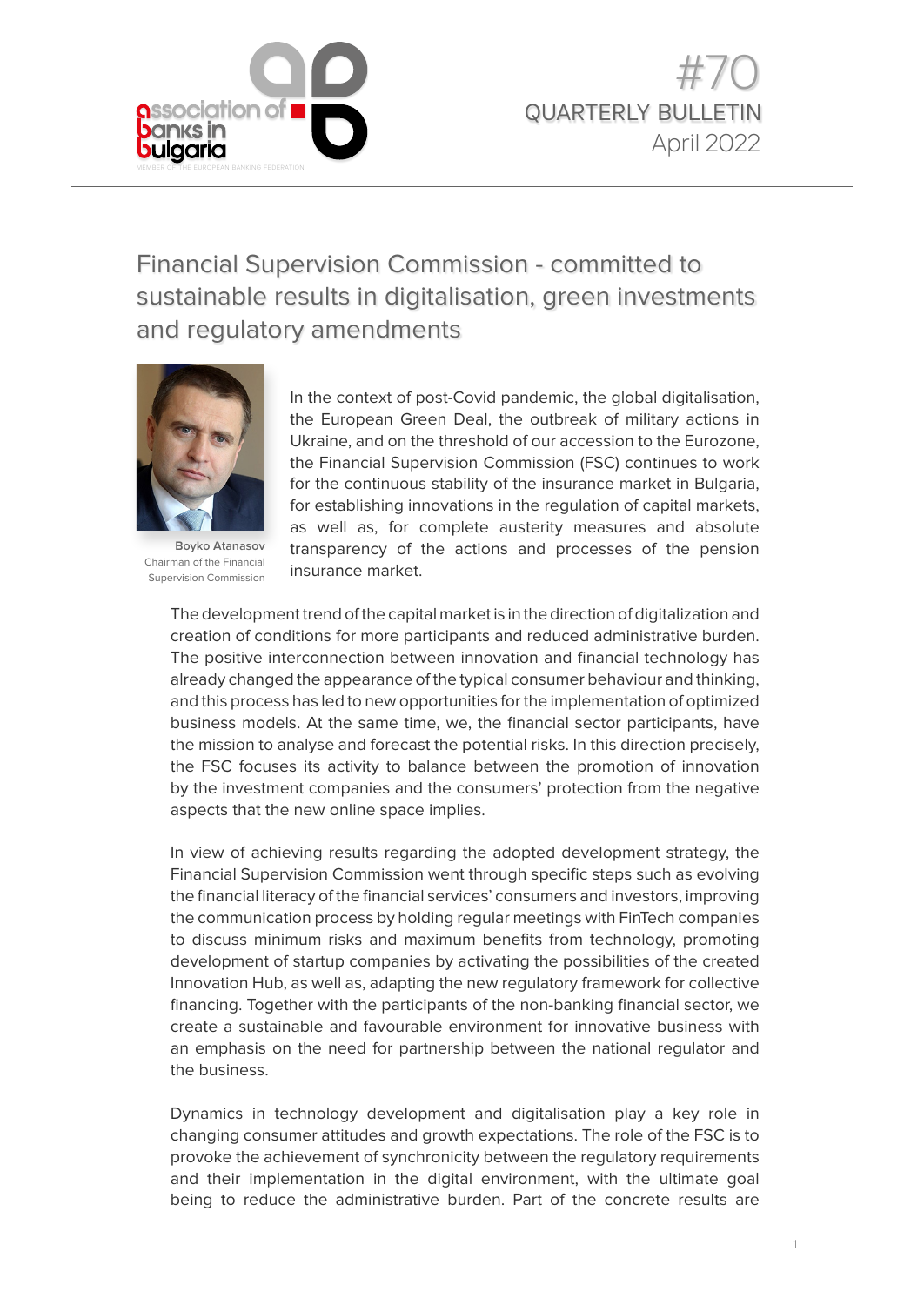the functioning Innovation Hub, the providing of a single point of contact with FinTech companies and the amended regulations for accessibility of small and medium enterprises to the capital markets. The mobile application of the FSC, the establishment of a unified information system for submitting and receiving information from supervised entities in electronic standardized format are in the process of creation.

One of the most important developments in the current situation is the proposal of the European Commission to introduce the European single access point (ESAP), the framework, which would integrate innovations in order to reduce administrative burdens. Its aim is to provide centralised public access to all the necessary information in terms of financial services. The ESAP aims at providing easy, fast and comparable access to data on European companies for the investors, thus facilitating the access to financing of European companies. ESAP is expected to contribute to the further integration of financial services and capital markets within the EU single market and to promote the development of smaller national capital markets and economies by providing greater visibility for them. FSC, in line with the European Commission, will ensure the application of the future legislation and will create conditions for the realization of the ESAP project.

The "Green Deal" is another topic of great importance for both FSC and the EU. Environment, social responsibility and transparent governance are already an integral part of the strategic programs of the institutions and regulators in Europe. In accordance with the objectives of the EU, at national level FSC provides support through concrete actions in directing national and European financing sources for more sustainable economy, planning instruments for postcrisis business recoveries and balancing regional development.

I do believe, and I see the concrete results, that the Bulgarian regulator in the non-banking financial sector strategically arranges its actions in supporting the achievement of the "Green Deal" goals. In this line of thinking, all of us, as a society, have the responsibility of focusing on renewable energy, energy efficiency, green buildings, clean transport and products created by the circular economy. Following the adoption of the European Green Deal, FSC's focus will be on financial risks to institutions and the financial system, as well as on sustainability risk (ESG risks).

When it comes to achieving sustainable targets, examples are always important. Green bonds are an appropriate financial instrument for large-scale sustainability projects, by giving access to a stable instrument for financing EU-taxonomy compliant green projects. On the other hand, investors in such bonds will be able to more easily assess and compare the sustainability of their investments, which will reduce risks and strengthen their confidence in the market. The new EUGBS voluntary standard will be open to all EU and non-EU issuers, including corporations, financial institutions and issuers of covered bonds and assetbacked securities, as well as governments and other public authorities.

In this regard, the challenges for the FSC to exercise its supervisory powers over capital market participants in compliance with the requirements set out in the Sustainable Finance Legislation Package, namely the Sustainable Finance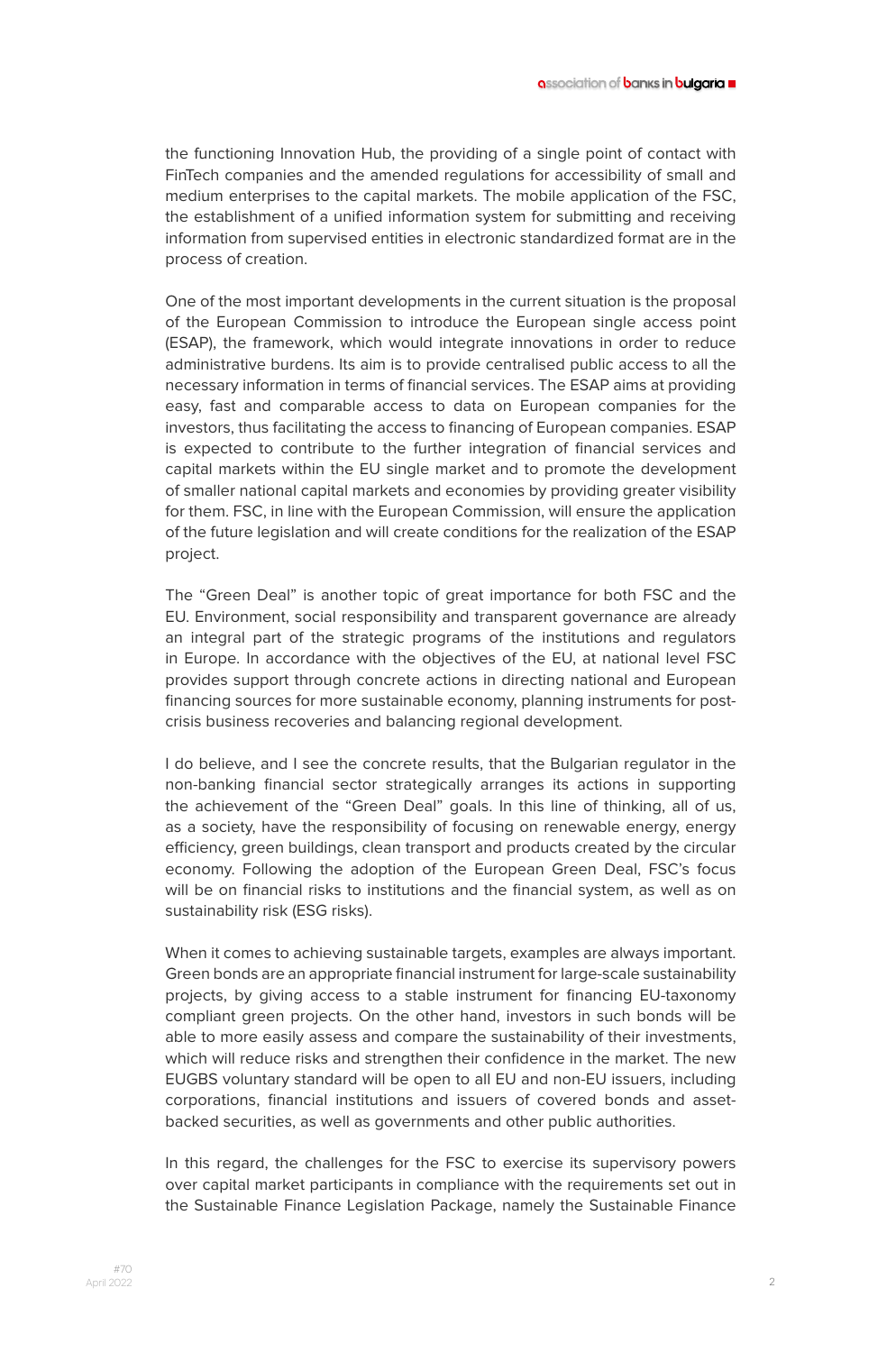Disclosure Regulation (SFDR), the Climate Benchmarks Regulation and the Taxonomy Regulation, are essential.

FSC is also a major participant in the process of creating the National Plan for the Introduction of the Euro in Bulgaria. The vision of FSC for this key process for the Bulgarian economy includes systematization of the necessary measures and actions in connection with the currency conversion of financial instruments. We intend to carry out the necessary monitoring of the expected stages for the adaptation of the clearing and settlement systems to work with the euro.

In the context of the current complicated international situation caused by the war in Ukraine, as well as the sanctions and restrictions imposed by the EU, USA, Canada and UK, upon the Russian Federation, the Russian Central Bank, and on various credit institutions, companies and natural persons, the FSC took prompt measures, as it published recommendations and guidelines addressed to the investment, insurance and social insurance sectors, through which it demanded from them to exercise extreme caution and perform intensive risk management policy before start investing in financial instruments issued by issuers connected to the Russian Federation.

The challenges we rise to, provoke our caution and concentration when trying to attain the goals set in order to enhance the consumer protection as well as to encourage the investors in a stable, well-regulated and transparent non-banking financial sector.

Against the background of this worldwide transformation, the FSC commences a new strategic period from 2022 to 2024. The change for the regulatory body includes long-term planning, a strong expert team, as well as decisiveness for developing innovations in the sphere of digitalization and the regulations on capital market development. The whole process will go along with a constructive dialogue which is planned to be conducted with all interested parties in the processes regulated by the FSC.

An important aspect of the development of the Bulgarian capital, insurance and social insurance market relates to the active and effective business communication aimed at developing conceptions and sustainable strategies. The goal we pursue is to provide predictability of our actions and to act impartially when taking decisions concerning the development of Bulgaria.

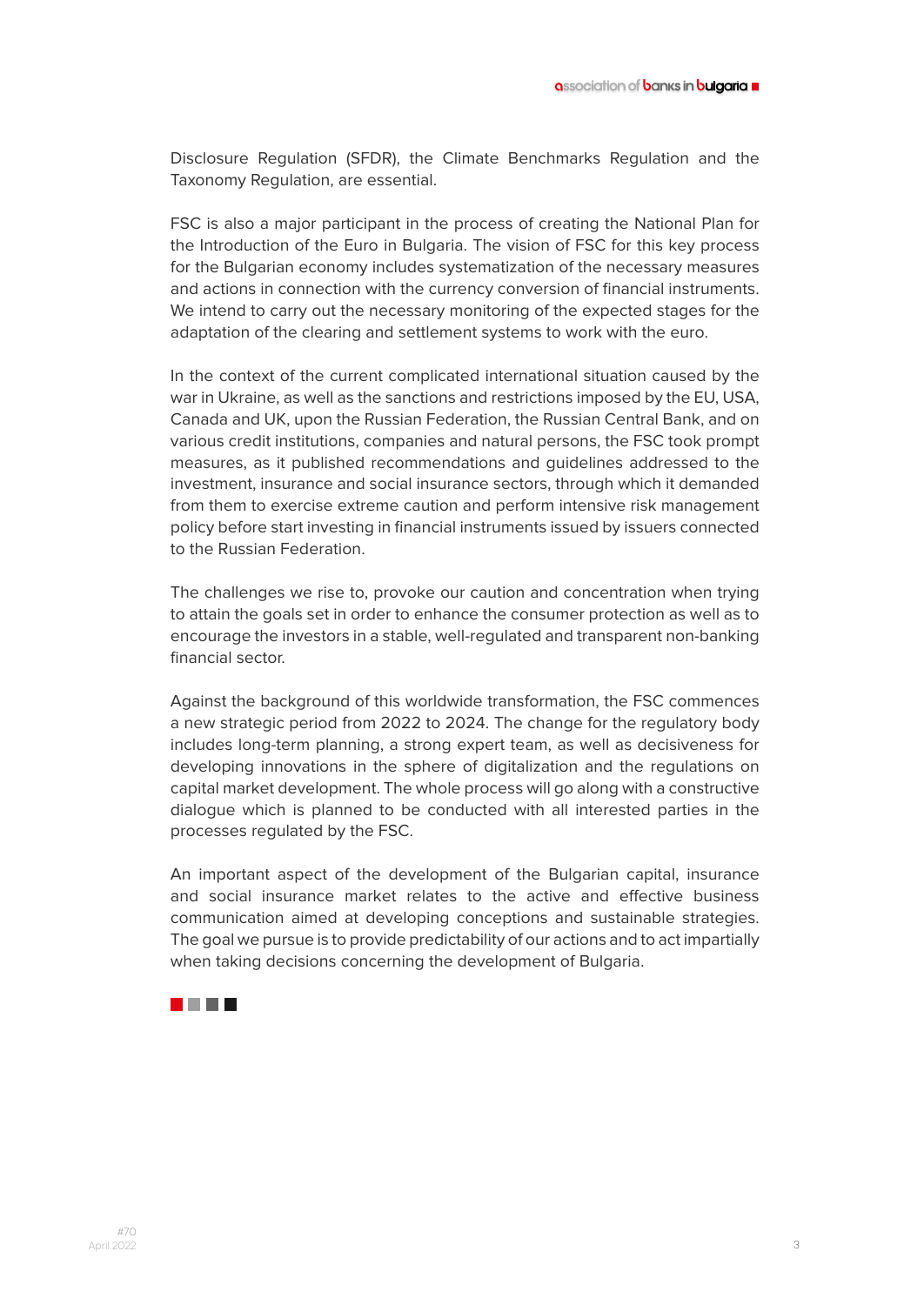# Investing in financial literacy is a priority for Bulgaria and for the banking sector



The financial literacy is the skill to manage better our own resources, to take the right decisions and manage better our future. It is related with financial stability as when a society is financially literate the whole financial system functions more smoothly and it is more stable. The significance of financial literacy stands out stronger during the pandemic in the last two years.

**Ivaylo Iaydjiev**  Deputy Minister of Finance

The financial literacy is important not only for the citizens and for the households. It is also a priority for the different financial institutions, incl. the banks that are interested to provide services to clients who know how and what to do with their money.

The investments in improving financial knowledge and skills are investments with a high return despite the fact that efforts and funds on a long-term basis are necessary in order to have a real result from them.

No less challenging is the process of digitalization which has already covered all aspects in our life. It is related with a number of possibilities, incl. new financial products and services but also with challenges that are currently unknown. Many goods and financial services are at one click distance which is convenient but there is also a risk from increasing indebtedness. For that reason, everybody should know how to manage his/her own finances skilfully.

Initiatives and activities in the field of financial literacy have been actively developed in Bulgaria for almost two decades. These efforts are more systemic and concentrated in the recent years. The role of the Ministry of Finance is to coordinate those processes by working actively with more partners in the country and abroad by defining financial literacy as one of the topical priorities in Bulgaria.

In performing those aims the first National Strategy for Financial Literacy and an Action Plan for the period 2021-2025 were developed. Both documents were adopted by the Council of Ministers in February 2021. Few weeks ago, we reported the activities that were performed in the first year after the adoption of both documents.

For the creation of the Strategy and the Plan we have the support of the Organization for Economic Cooperation and Development and the Ministry of Finance in Netherlands as well as from other government, regulatory and nongovernment organizations.

The Association of Banks in Bulgaria and its members are one of the main partners contributing to increasing financial literacy, encouraging the measures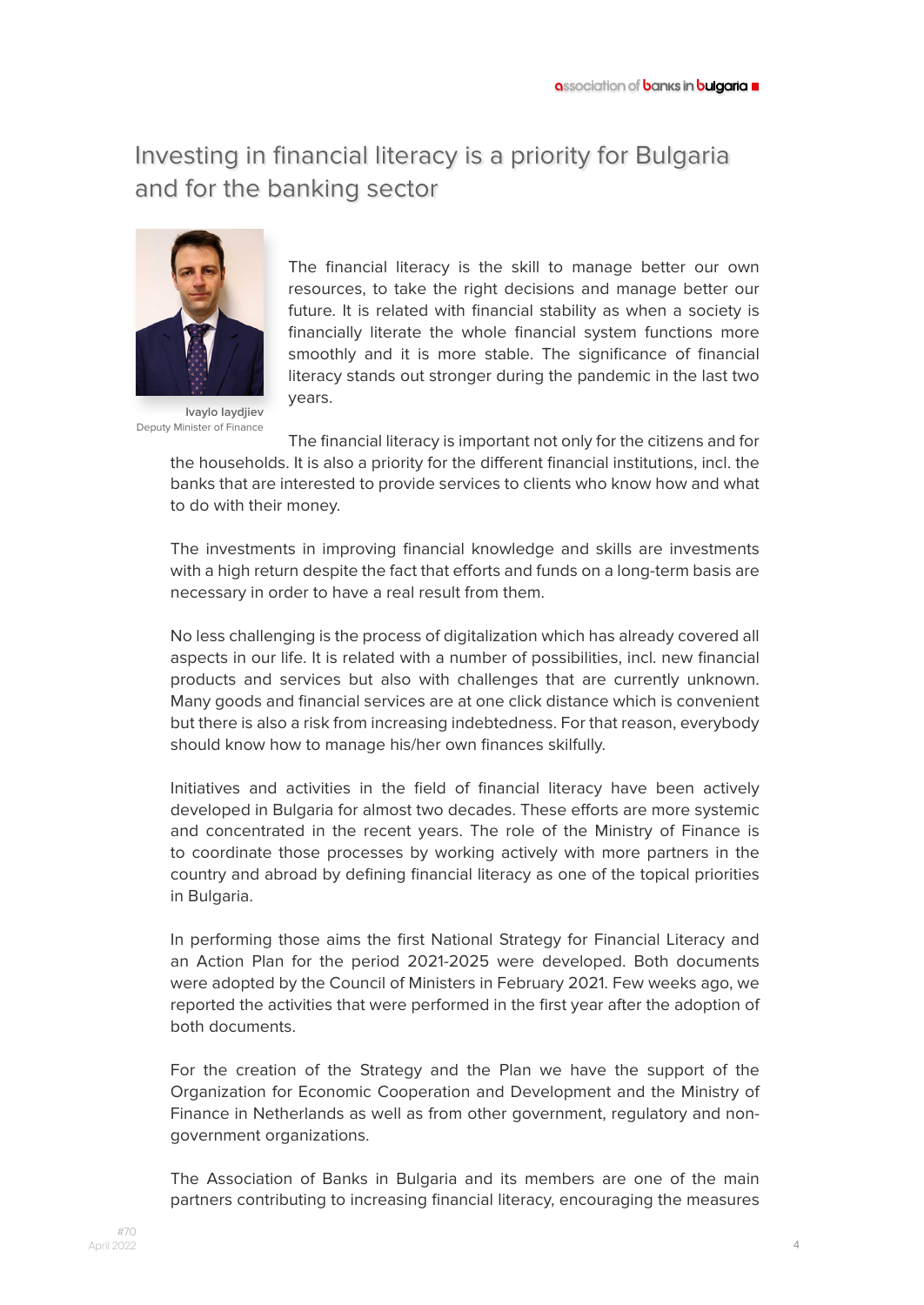for financial education and achieving higher financial stability. Bank clients receive update information for the management of their funds as well as for the most common online frauds and advices how to protect themselves.

In order to be successful, the targeted efforts of all involved organizations in the field of financial literacy the Ministry of Finance is planning to create till the end of 2022 financial literacy portal. The existing information is going to be systemized in the portal as well as practical advices and instruments for financial planning are going to be published.

Another priority is the development of a framework for competences for adults and youth in the field of financial literacy. In that task we are supported by the common EU efforts for establishing similar frameworks.

I am confident that the Ministry of Finance and the Association of Banks in Bulgaria are going to continue their fruitful cooperation in the field of financial literacy in order to establish sound foundations for the modern development of the economy and our country.

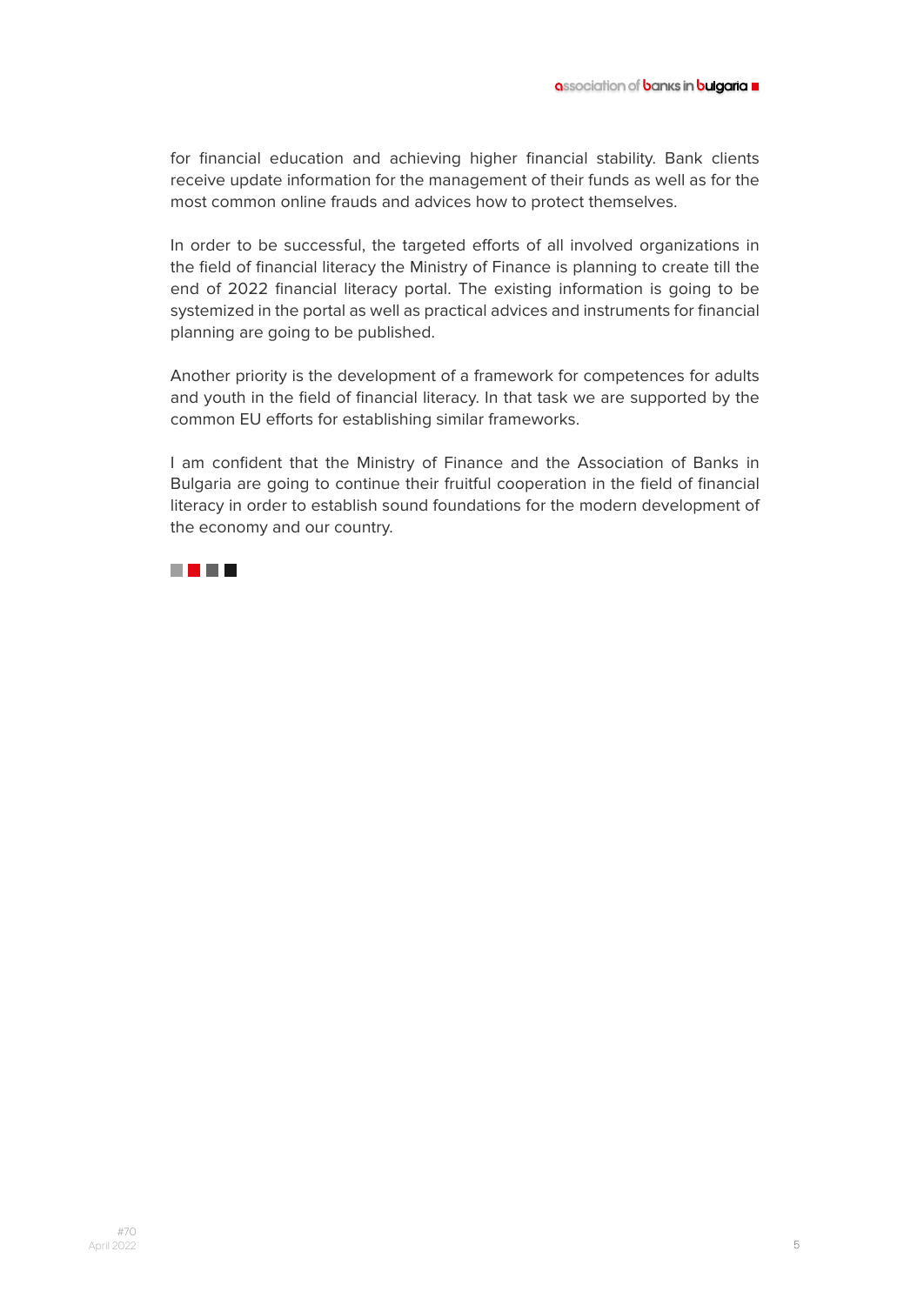## The digital future of banks – what's next



**Tzvetanka Mintcheva**  Deputy Chairperson of the Executive Board of the ABB Chairperson of the Management Board and Chief Executive Officer of UniCredit Bulbank

Even the shortest commercials slot on a randomly chosen TV channel cannot go without showing at least two to three digital financial services. For marketing experts working in banks each day it becomes increasingly difficult to think of ideas about what else to digitalize to make customers happy and provide the desired competitive advantage for the institution they work for.

In a very short time, largely due to the unexpected outbreak of the COVID-19 pandemic two years ago, banks made it possible for customers to use all the banking products they need from the comfort of their own home. Within only a few months, not only accounts and wallets became digital, but also whole processes

such as becoming a customer of a bank, taking out a loan – initially consumer loans and now also mortgages.

Fortunately, now the virus is subsiding and we seem to be on our way back to return at least partially to our past life. However, no backing off is expected in the pace of digitization of banks – first because we have already shown our customers the unlimited convenience of mobile banking and second, because the Bulgarian banking sector has always been characterized by its striving to be innovative and in no way, it is giving up to the banking sectors of more advanced economies. No less significant is the fact that the traditionally strong competition between banks in Bulgaria has been further intensified by completely new players – fintech companies, which also have a number of advantages, including the speed of their developments (i.e., time to market).

**What will then be the next steps of the banking sector** is a question that all of us working in it certainly ask ourselves.

#### **Digitalization of processes**

Digitalization at a high speed will continue, this is undeniable. There are still untapped opportunities in products and services, the scope of which could be extended in particular to more offers for corporate clients. However, the greater potential for development is in processes. In processes, digitalization will boost their mandatory simplification and thus can be the key solution for banks to optimize their operations. Therefore, many and diverse projects to simplify processes are underway in all banks. No matter what we call them – Agile, End-to-end or any other name – the solutions being developed have the sole purpose of: not hiding a long and cumbersome process behind the attractive and convenient interface we offer our customers. Digitalization is our chance to become more attractive not only to consumers but also to our employees by automating at least part of the most labor-intensive activities.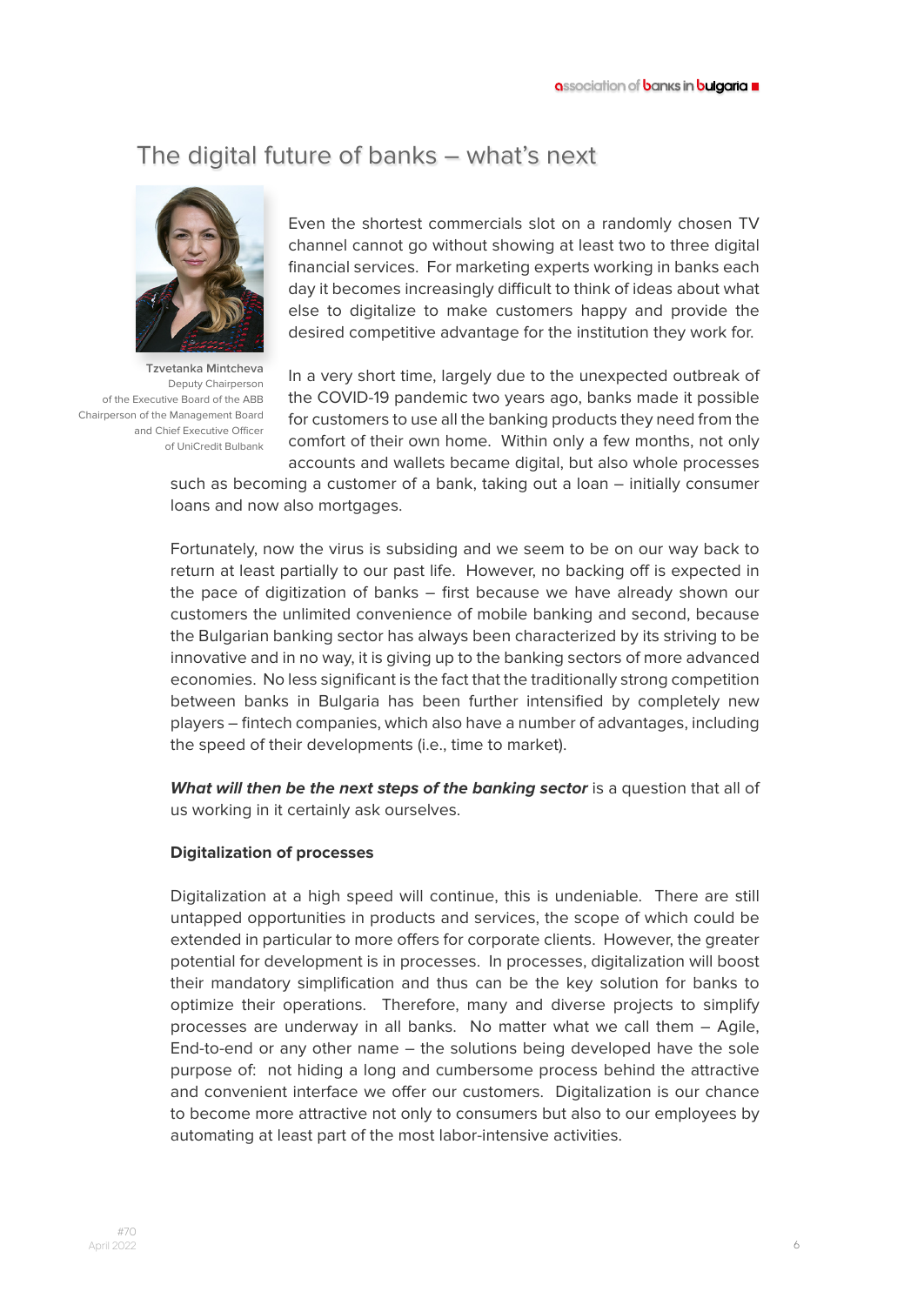#### **Sitting on a gold mine**

If we have to name a major advantage of banks over all other players now entering the financial sector, this is the data of our customers that we have. This is true wealth, which we have accumulated in the process of building longstanding relationships with the people who have trusted us.

Banks have an enormous amount of information about their customers, and the development of new technologies makes it possible to use this data to better understand customers, so that they are not simply offered better products and services, but truly personalized ones, depending on their preferences and needs.

Of course, having all this data, banks are also responsible for protecting it. So, the future of digitalization necessarily goes hand in hand with greater attention and focus on cyber security. It is not a secret that the more technology develops, the more creative fraudsters become. However, banks have built and deserved customer confidence and have always been synonymous with security. And this will continue to be the case.

### **People and Investments. First and foremost: Investing in people**

Drawing the map of the digital future inevitably involves ensuring two main resources – a planned budget and attracting professionals who are able to realize the bold plans. One of the most successful practices to make sure we have enough staff is to involve the business and develop joint programmes with higher education institutions, as well as investing in further training of colleagues already engaged in the banking sector.

The last couple of years have provided rather convincing evidence of how unpredictable the future is. Technology development will also offer surprises. Yet, the banking sector is well equipped to carry out its digital transformation so that it **creates growth opportunities** – for customers, shareholders, employees and the country's economy as a whole.

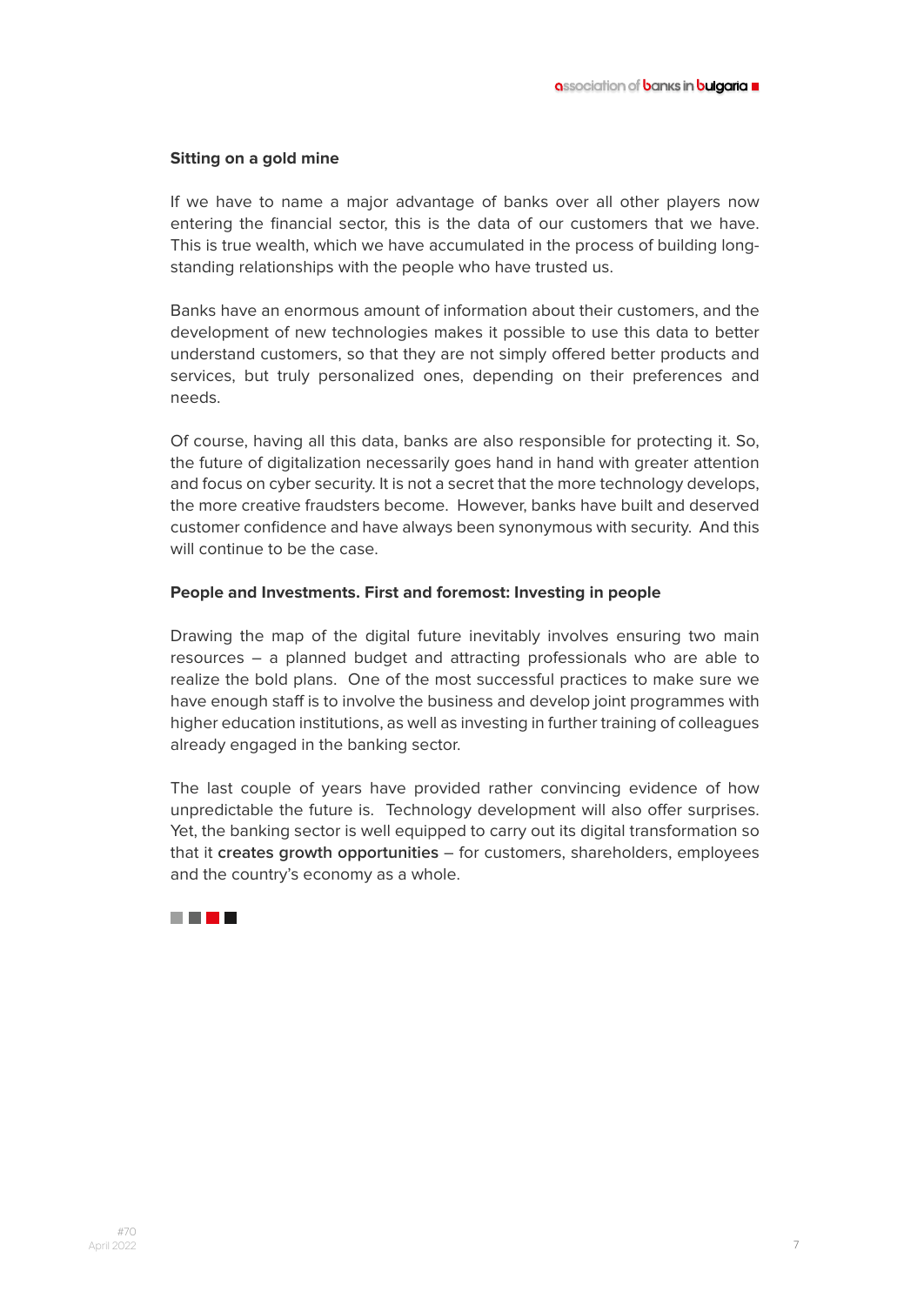### IN BRIEF

**■** The annual General Assembly of the ABB took place on the  $28<sup>th</sup>$  of March 2022 as Ms. Diana Miteva – Executive Director of DSK Bank AD was re-elected by the General Assembly of the ABB for a second three-year term at the Executive Board of the Association and continues to be the Chairperson of its governing body.

Ms. Tsvetanka Mintcheva – Chief Executive Officer of Unicredit Bulbank AD, was elected as a new member of the Executive Board of the ABB and as a Deputy Chairperson of the governing body of the Association.

Mr. Nikola Bakalov, Chief Executive Officer of First Investment Bank AD and Mr Sava Stoynov, Executive Director of Central Cooperative Bank AD, were elected as new members of the Executive Board of the ABB for a first term.

Mr. Georgi Zamanov, Chief Executive Officer of Allianz Bank Bulgaria AD, was re-elected for a second three-year term as a member of the Executive Board of the ABB.

Ms. Petya Dimitrova, Chief Executive Officer of Eurobank Bulgaria AD and Ms. Desislava Simeonova, Executive Director of UBB AD, continue their membership at the Executive Board of the ABB, within their mandates.

At their request, Mr. Oliver Roegl – Chief Executive Officer of Raiffeisenbank /Bulgaria/ EAD and Mr. Georgi Konstantinov, Executive Director of Central Cooperative Bank AD, were dismissed of their membership at the Board of the ABB, and the General Assembly expressed gratitude and praised their work as members of the Executive Board of the Association.

■ In March BNP Paribas Personal Finance, S.A., Branch Bulgaria became an associate member of the ABB after their membership request was approved by the Executive Board of the ABB.

■ In March at a meeting of the Capital Markets Committee at the Executive Board of the ABB Mrs. Daniela Georgieva, Head of Custody sales and RM, Capital Markets Division at Eurobank Bulgaria was elected as a Deputy Chairperson of the Committee by unanimous vote of its members.

■ In March the ABB appointed for participation in the Working Group on the National Plan for the Adoption of the Euro at the BNB, which discusses the migration of budget payments, as main members: Mr. Emil Hristov, Chairman of the Payment Systems Committee at the Executive Board of the ABB, DSK Bank EAD and Mrs. Milena Ananieva, member of the Payment Systems Committee, CCB AD. The following people have been appointed by the